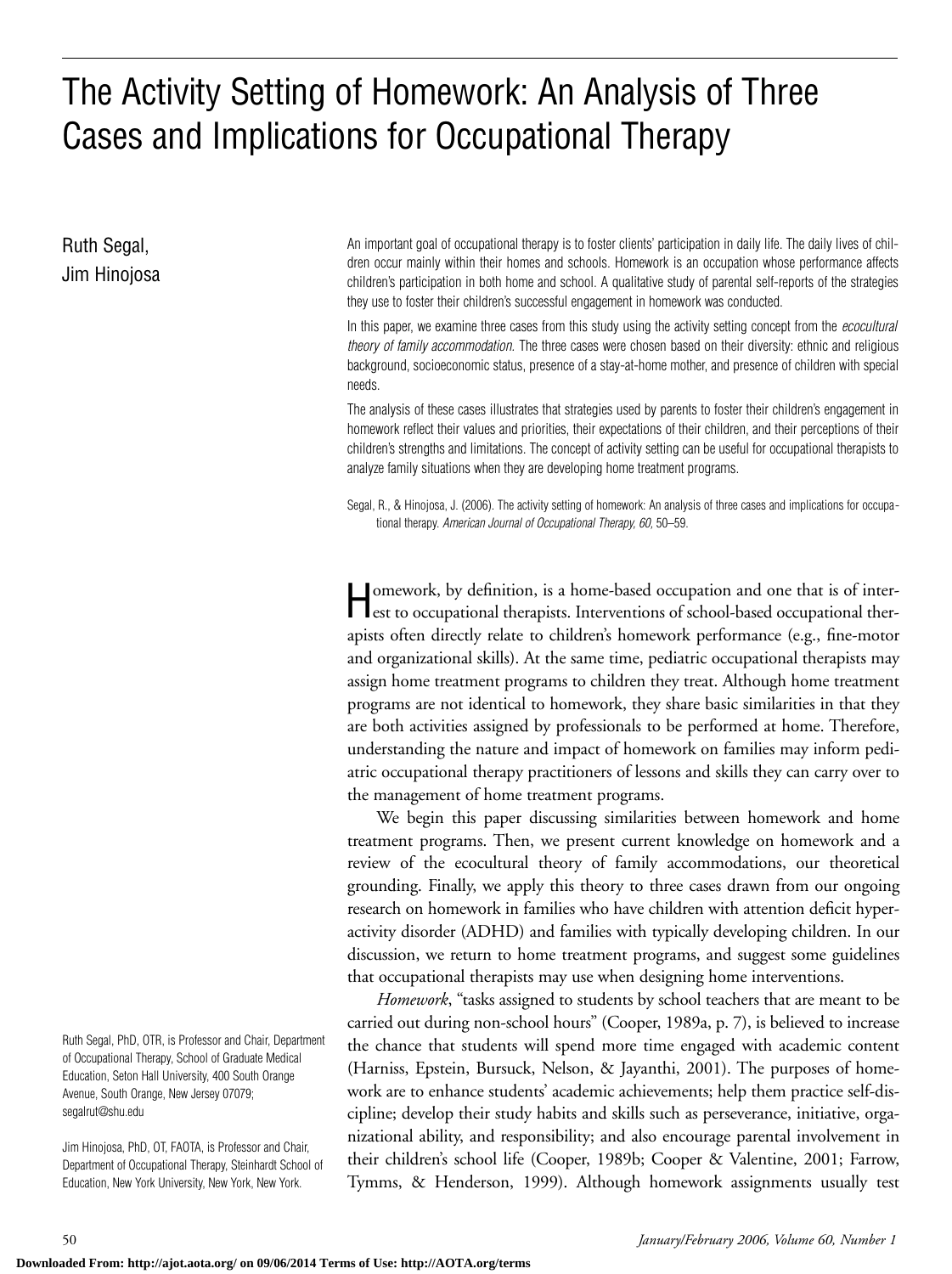material covered in class, their purpose is also to practice skills that will be essential for a child's future. Typically, homework is not tailored to individual students, however it is not uncommon for teachers to individualize it for children with special needs (Polloway, Epstein, Bursuck, Jayanthi, & Cumblad, 1994).

*Home treatment programs* are tasks that are to be completed at home and are assigned to a child by a therapist. These tasks are based on the child's special needs and ideally should be tailored to cater to his or her specific strengths and limitations. Often these task assignments must be completed with parental supervision or assistance. The purpose of home treatment programs is to increase the opportunities for children with special needs to practice skills they learned in therapy, and to integrate these skills into their daily lives.

Both homework assignments and home treatment programs emanate from general considerations: curriculum and diagnosis-prognosis, respectively. In both cases, the final assignment may be adapted based on the child's actual progress and unique considerations. The purposes of both include development of skills that will promote and enhance sustainable participation in other areas of daily life. With both homework and home treatment programs, parents are expected to participate, though the nature of their participation depends on the specific tasks prescribed, and the strengths and limitations of their children. The main difference between homework and home treatment programs is that homework is considered an ordinary aspect of raising school-age children; parents take it for granted that they need to be involved (Hoover-Dempsey, Bassler, & Burrow, 1995). Home treatment programs are considered an "additional" activity that has to be integrated into the family's life.

Typically, when homework and home treatment programs are assigned to a particular child, the child's success and well-being are the main (if not the only) consideration. The effect of these assignments on the family is often ignored. In earlier research, we found that if an effective intervention is the ultimate goal, therapists *must* understand how homework and home treatment programs affect the family and the home. In the first author's study of 17 families with children who have attention deficit disorders, she documented the frustration of the parents of these children as they discussed homework (Segal, 1998; Segal & Frank, 1998). At times, the mothers used war terminology (e.g., battles, fights, and war) to describe their interactions with their children regarding homework assignments. From interviews with eight mothers of preschool children with cerebral palsy, the second author concluded that these mothers were not implementing home treatment programs, and adapted treatment techniques and strategies into their mothering styles because the programs interfered with their attempts to meet their children's other needs (Hinojosa, 1990; Hinojosa & Anderson, 1991). While discussing home programs, we recognized that home treatment programs are a form of homework. These insights led us to examine the literature related to homework, and to pursue a study of parental experiences and strategies used to engage children in homework, in order to determine if these same strategies could be applied to the integration of home treatment programs into a family's daily routine.

### Homework

Parental involvement in the processes of homework preparation and child education has increased as various schoolimprovement efforts have sought to enhance student learning. The literature suggests that parents believe it is their role to be involved in homework preparation and schooling (Hoover-Dempsey et al., 1995, 2001; Hoover-Dempsey & Jones, 1997; Hoover-Dempsey & Sandler, 1995). In 2001, Hoover-Dempsey and her colleagues examined 59 published homework studies (1982–1999) and discovered three core reasons parents involve themselves in their children's homework: (a) they believe they should be involved, (b) they believe involvement will have a positive effect, and (c) they feel invited to become involved. Hoover-Dempsey et al. (2001) noted that parent modeling, reinforcement, and instruction support a child's academic success. The authors discovered that parents choose specific homework management activities based on four factors: "(a) child-rearing values and assumptions about learning, (b) understanding of the purposes and goals of homework, (c) personal knowledge of strategies appropriate for supporting child performance or learning, and (d) responses to specific information, from teachers or children, about homework tasks and processes" (p. 203). Finally, Hoover-Dempsey et al. (2001) concluded that parents varied in terms of the extent and type of involvement they had with homework. In some families, parents only establish supervisory and time management (e.g., a set time to begin homework or homework correction); in others, parents are actively involved in providing instruction and teaching.

Although research supports the belief that parental involvement in their children's homework has a positive effect (Sawyer, Nelson, Jayanthi, Bursuck, & Epstein, 1996), other researchers have expressed concerns about the possible negative influences of parental involvement on children's achievements and attitudes (Cooper, 1989; Levin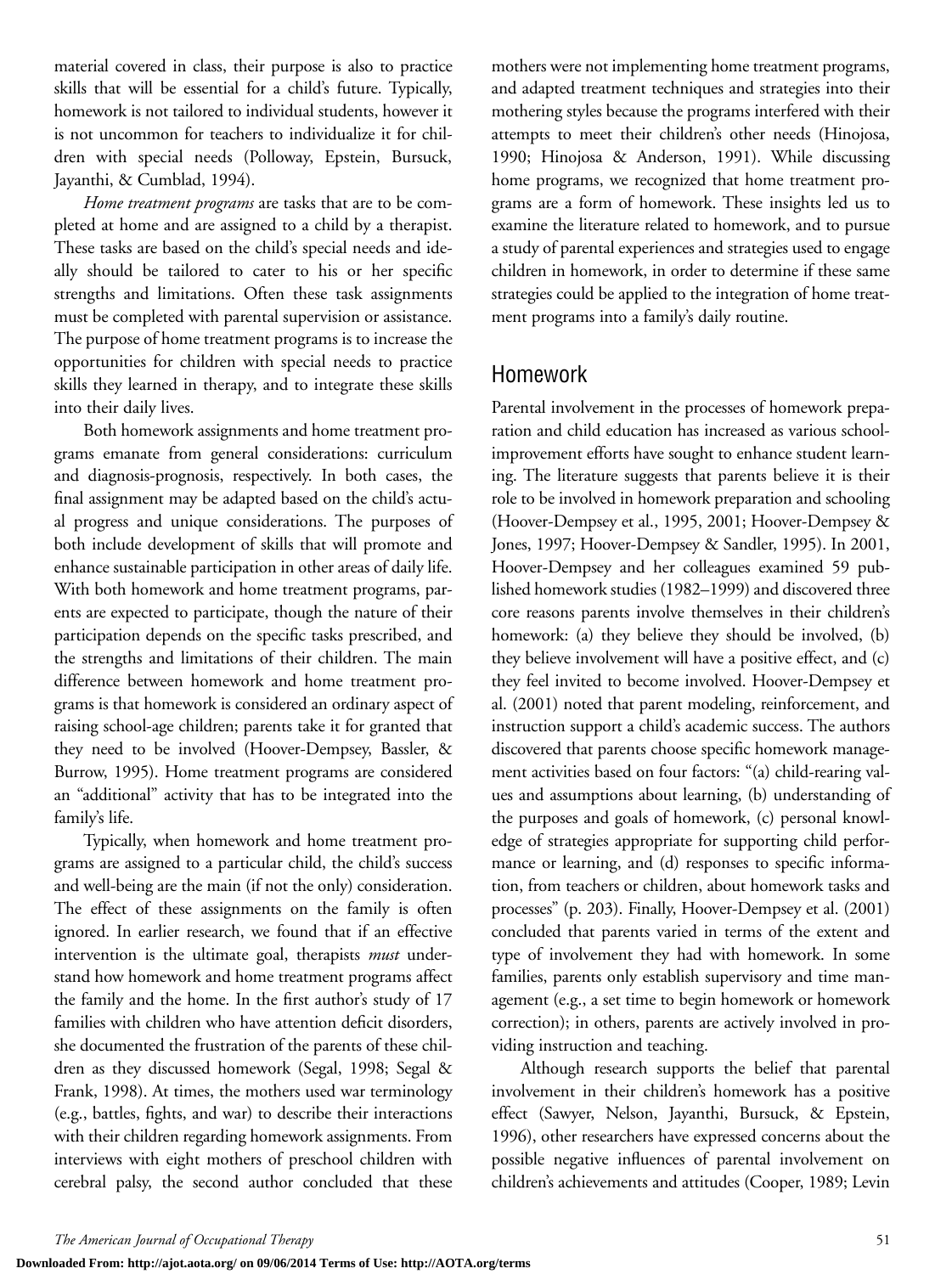et al., 1997; Perkins & Milgram, 1996). Perkins and Milgram observed that homework can be a double-edged sword "having a positive influence, or [being] destructive and damaging, to achievement and attitude" (p. 197). Cooper's summary of the homework literature listed the following potential negative effects: satiation (loss of interest, physical and emotional fatigue), denial of access to leisure-time activities, parental interference (pressure to complete assignments, confusion of instructional techniques), and cheating (copying and help beyond tutoring). Finally, Levin and her colleagues reported "correlations between self-reported tensions by both mother and child. Maternal reports of child's tension indicate that both sides reciprocally suffer in this interaction: mothers who grow tense when helping their child, increase tension in the child and vice versa" (p. 224).

The child's (and the parents') abilities, skills, and limitations also influence each homework situation. Although all students face the challenge of completing homework, it seems to be especially problematic for children with disabilities (Epstein, Polloway, Foley, & Patton, 1993). Children with disabilities have to complete homework despite challenges that their disabilities may present. The current trend of including children with disabilities in regular education is likely to increase their homework assignments (Bryan, Nelson, & Mathur, 1995). When a child with disabilities is assigned homework, his or her parents may be stressed by the added demands and expectations.

Homework is a complex family activity or occupation whose goal is to foster children's academic success. Parental involvement in their children's homework, however, may cause either positive or negative effects on the children's attitudes towards homework and achievement as well as on the nature of parent–child relationships. A systematic analysis of homework situations or the activity setting of homework may illuminate the complexity of such situations.

# Ecocultural Theory

Family routines are commonly defined as the mechanisms for the organization and coordination of activities toward the achievement of the instrumental goals in a timely manner (Schuck & Bucy, 1997). Using this definition, family routines give order to daily life. This mechanistic view of daily routines is challenged by the ecocultural theory of family accommodations in its assertion that family daily routines are embedded in the family's economic, social, and cultural environments (Gallimore, Weisner, Kaufman, & Bernheimer, 1989).

Ecocultural theory was developed from the findings of a longitudinal qualitative and quantitative study of families

with children with developmental delays (Gallimore et al., 1989). Based on their data analysis, the researchers concluded that families construct daily routines that sustain coherent and productive daily activities (Bernheimer, Gallimore, & Weisner, 1990). These daily routines reflect a family's *ecocultural niche—*the set of particular ecocultural forces that affect it and reflects its material ecology (e.g., income, public health conditions, housing) and cultural features (e.g., beliefs and goals relating to the good and moral life, the origins and causes of handicaps, and the couple's relationship).

Parents face the task of creating and sustaining a daily routine that serves the collective and individual needs and aspirations of all family members (Bernheimer, Gallimore, & Kaufman, 1993). Families must respond in various ways to conflicts and problem circumstances to create and sustain daily routines. "Family accommodation refers to proactive, social construction actions of families to adapt, exploit, counterbalance, and react to many competing forces" (Gallimore et al., 1989, p. 218). Example of such forces are growing income needs, changing health, and marital role expectations. Even though most people have little direct control over their broader economic and social ecology, this accommodation process gives parents a way to influence how these forces affect their children (Bernheimer et al., 1993; Gallimore et al., 1989).

The process of accommodation is reflected in each of the activity settings of the family's daily routines (Gallimore et al., 1989). Activity settings consist of: (1) who is present (parents, child, siblings); (2) their values and goals; (3) what tasks are being performed; (4) why are they being performed; and (5) what scripts govern interactions (Gallimore et al., p. 217). ("Scripts" refer to the nature of the interactions between adults and children in a family, including behavioral norms and rules, and consequences for breaking them.) Activity setting provides opportunities for children to learn and develop through modeling, joint participation, and other forms of mediated social learning that are embedded in goal-directed interactions (Bernheimer et al., 1993).

Successful accommodations result in sustainable activity settings and daily routines that promote the performance of desired activities. Therefore, examining parental reports of activity settings and analyzing them for their components may reveal potential accommodations (Gallimore et al., 1989). As mentioned earlier, we focus on homework because of its importance to pediatric occupational therapists as a child occupation as well as because of its similarities to home treatment programs. Our purpose is to illustrate how activity settings may be used to understand what hinders and promotes family involvement in children's occupations.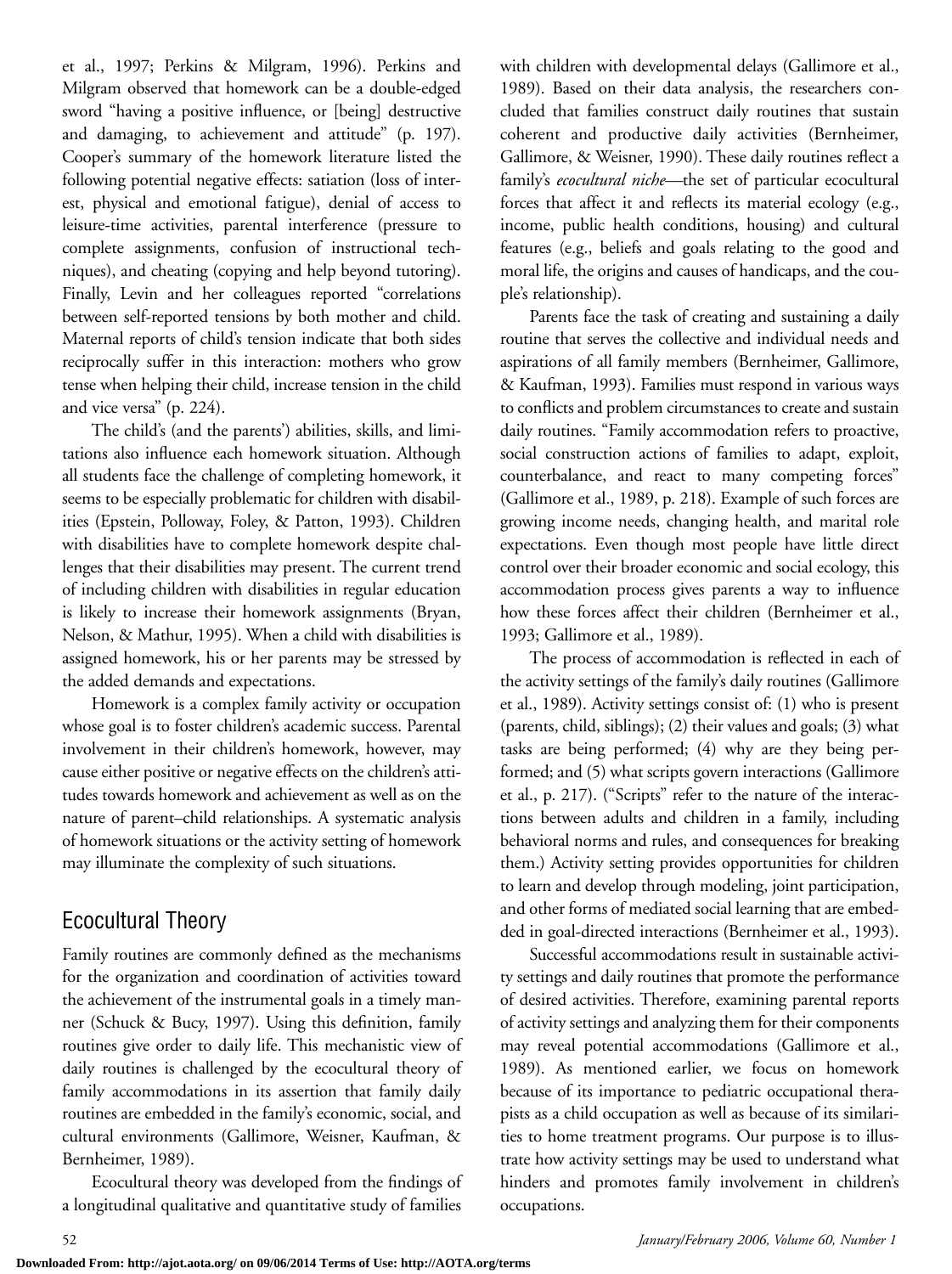# Methods

This paper draws on data from an ongoing exploratory qualitative study where parents of children with and without disabilities are interviewed about the strategies they use to engage their children in completing their homework. In this study, data are being collected through intensive interviews (Lofland & Lofland, 1995; Rubin & Rubin, 1995; Spradley, 1979) using an interview guide that includes exploratory questions. The recorded dialogue of each interview is transcribed verbatim noting significant nonverbal behaviors. A field log, containing the researcher's notes on his or her observations, communications with participants, experiences, methodological concerns, and personal reflections, is being maintained.

Data analysis, using qualitative techniques such as inductive analysis of data, triangulation of methods of analyses, independent observer analysis, and peer support and review (Bogdan & Biklen, 1992; Denzin & Lincoln, 2003; Ely, 1997; Lincoln & Guba, 1985), has provided support for the appropriateness of ecocultural theory in guiding future investigations. Three cases from this study have been selected and analyzed for the components of activity setting. The cases were selected based on their diversity: ethnic and religious background, socioeconomic status, the presence of a stay-at-home mother, the presence of children with special needs, and the gender of the parent supervising the children's homework.

The purpose of this analysis is to illustrate the use of the activity setting concept for analyzing occupations and to discuss its potential usefulness for occupational therapy.

## Cases

In this section, we present the cases using quotes and indepth descriptions and analyses. At the end of each case, we use the five components of the activity setting to organize the data gathered. Finally, we discuss how specific families adapt themselves to respond to their children's homework.

#### *Rob, Father of Typically Developing Children*

Rob, who has two daughters—Leticia and Marie, 6 and 9 years of age, respectively—and a 4-year-old son, was interviewed once. Married for more than 10 years, he and his wife are of African-American West Indian descent. Rob and his wife are both upper-middle class professionals, living in a New York City suburb that is racially mixed and has a reputation for good schools. All three children attend a public elementary school. When describing his children, Rob highlighted each child's unique personality and their shared love of music. Rob stated that, as parents, he and his wife

provide their children with a safe environment that fosters an appreciation of their cultural heritage. Family daily routines are highly scheduled and the parents closely monitor their children's activities. Family activities are structured around homework, related learning activities, and the daughters' extracurricular activities. Rob described a typical weekday afternoon schedule:

*When they get home, they go straight to do homework. They get settled, put away their stuff, and go straight to their homework. . . . Sometimes they get to have their afternoon snack with their homework, but they head straight to their homework. There is no gap! After they are finished with their homework, then their homework gets reviewed.*

On days when there are many extracurricular activities: *All homework has to be done and . . . checked. [If] homework still needs to get done [and it is too late at night] . . . they will wake up early, we'll wake them up in the morning to start, get their homework going and check them.*

In these excerpts, Rob relates the importance of doing homework by describing how the afternoons are scheduled to facilitate the completion of homework and how—when the schedule does not work out—the children do their homework in the morning.

In addition to completing homework, Rob indicates in his narrative that the *correct* completion of homework is just as important. Rob describes what he looks out for in his daughter's homework and how he addresses issues regarding their performance:

*We explain to them when they are wrong. Sometimes, there were issues. At times, their homework was written sloppy or not done neat enough. So, it had to be redone. . . . Regarding issues of understanding, we work through them. We get a sheet of paper, and I explain the steps where they went wrong and we go back and fix it.*

From Rob's account, there are two issues that may occur with his daughters' homework: the neatness of the work and issues of understanding. Sloppy work is not tolerated; the homework needs to be copied again. When one of the daughters makes a mistake in the homework, Rob invests time to explain the error before fixing it. Rob uses the homework to make sure that his daughters understand all aspects of their academics. These foci indicate two values that are important to Rob: learning and doing a good job (in terms of both content and form).

Rob also facilitates the completion of homework by adapting the nature of help he gives his daughters depending upon their skill level:

*My 9-year-old, she wants to do her homework and she can do her homework on her own. If she has questions, she'll ask me. But, it will still get reviewed by me. My 6-year-old reads the instructions to me, her homework, so we want to make sure . . . she uses the proper words and understands what they mean. So*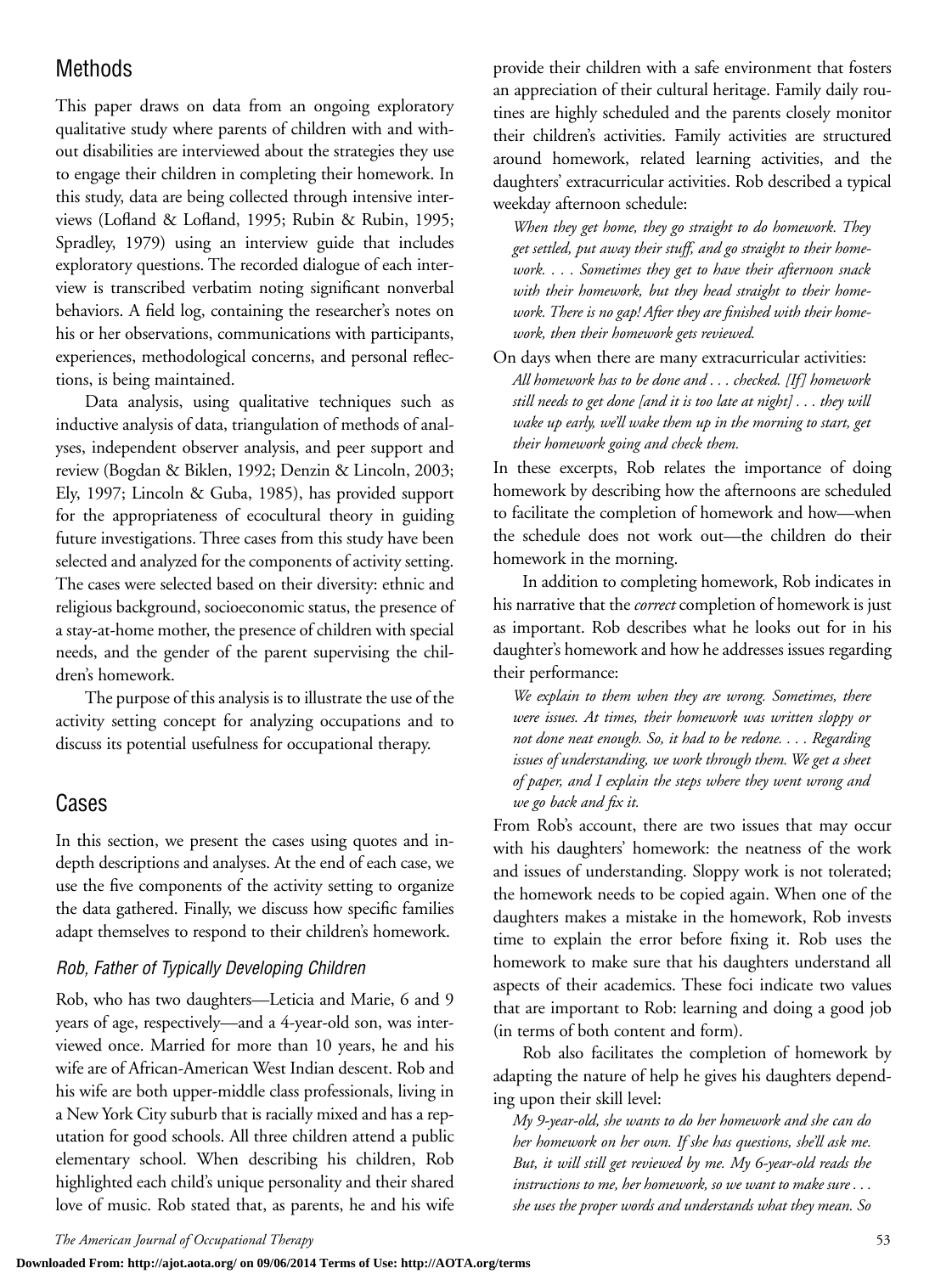#### *she reads the instructions, then she's on her own, and then she comes back and checks back each sheet.*

In terms of the activity setting, Rob and his daughters are the *individuals* participating in doing homework. The *value* that Rob reveals in his narrative is his belief in the importance of academic success and learning. The *goals* of Rob's participation in this activity are to make sure that his daughters understand the material taught in school, and learn to read and follow instructions, and that they do a neat job (i.e., attention to details).

In terms of the *tasks* that are being performed, his daughters are doing the tasks that were assigned at school and, if needed, corrections assigned by Rob. Rob's *tasks* consist of scheduling time for homework, tutoring (i.e., ensuring they understand instructions, and that they understand and learn from their mistakes), and checking homework for correctness and neatness. The reason Rob performs these tasks is to ensure that homework goals are met. The *interaction* Rob describes is one of cooperation. The daughters seem to follow the structure and directions that their father gives them.

### *Eileen and Robert, Parents of Two Typically Developing Children*

Eileen and Robert have two children: 14-year-old Jane and 9-year-old Harry. Each parent was interviewed twice separately. Eileen is a nurse who works nights. Robert owns a hardware store. The family lives in a suburb of New York City and the children commute to attend a private Catholic school. Each parent talked about their children in terms of their idiosyncratic personalities. Because Eileen is the parent most involved with the children's homework, we use quotes from her interviews. When asked about homework, she began by describing each child's distinctive approach to organizing his or her time to do homework. About Harry, she said:

*He usually initiates the start of the homework. He'll usually plan what he's going to do. He'll say, "I'm going to start with my math because I have a lot of it." Or, "I am going to do...my language arts because I know I can get that done before I have to go out" or whatever. He's, like, getting into the habit. So, his habit is to just come home and get it done.*

Harry's homework is an important occupation that he feels he must complete regardless of his extracurricular activities. He begins his homework as soon as he gets home and has a snack. Additionally, Harry prioritizes which part of his homework to begin with and makes sure that he can complete as much as possible before he leaves for his other activities. Eileen does not check Harry's homework for accuracy. Eileen's only supervisory activities with Harry relate to tests and long-term projects:

*But I always ask him if he has any tests. Does he have a project? Does he have anything that he needs from the library like for the next day or another day—that week. But, I don't really look at his homework to see if it's done.*

Jane, 5 years older than Harry, does not begin homework at a fixed time. Eileen helps Jane organize herself and her time so that homework is not delayed until it has to be done late at night:

*I'll usually start with a reminder that's it time to get started, because she'll typically want to put it off—maybe wait and be up too late at night. So, I do more prodding there. But, once I remind her, then she, she gets right into it—after a little break. She needs a little break after school—so that's why she goes on the telephone, on the computer—but then she'll get down to it. . . . You know, I try to help her pace herself a little bit. If she is doing something, like a practice tomorrow, I try to find out. If there is anything due the next day—I try to organize her*.

Both Harry and Jane are good students with their own unique approach to homework. Eileen gets involved with the actual performance of homework only when the children ask for help. Both children sometimes need help with their math homework.

*With math, Harry needs help sometimes, and I do try to help him. But sometimes we get into a big conflict—so I have a math tutor that comes two or three times a month. She usually comes on the big homework nights, which are Monday nights. . . . Occasionally, I help Jane with math. I usually can help her. You know, once or twice I've asked the tutor to come and help Jane for math. Something I just really don't know, but for the most part she'll solve a problem. I'll show her how to do it and then she'll be able to follow through. . . . So she doesn't have any big problems with homework.*

Eileen stated that the only actual difficulty with homework is with Harry over math. Eileen does not explain math the same way Harry's teacher does, and this upsets Harry. The solution is a tutor. Jane, on the other hand, does not get upset by the way Eileen explains math problems and the tutor is engaged only if Eileen does not know the math.

In terms of activity settings, the *individuals* who participate in homework are Harry, Jane, Eileen, and the math tutor. During another part of the interview, Eileen said that she and her husband decided to leave their children in the Catholic school after they moved away from the immediate neighborhood because they liked the academic demands, discipline, high expectations of the children's moral character, and religious values of that school. The *value* revealed in the activity setting of homework is thus the importance of academic performance and success. Additionally, the nature of Eileen's supervision may indicate that she values selfdirected and responsible behavior. Eileen's *goal* in supervising her children's homework is to facilitate their independent performance of homework. In terms of the *interactions*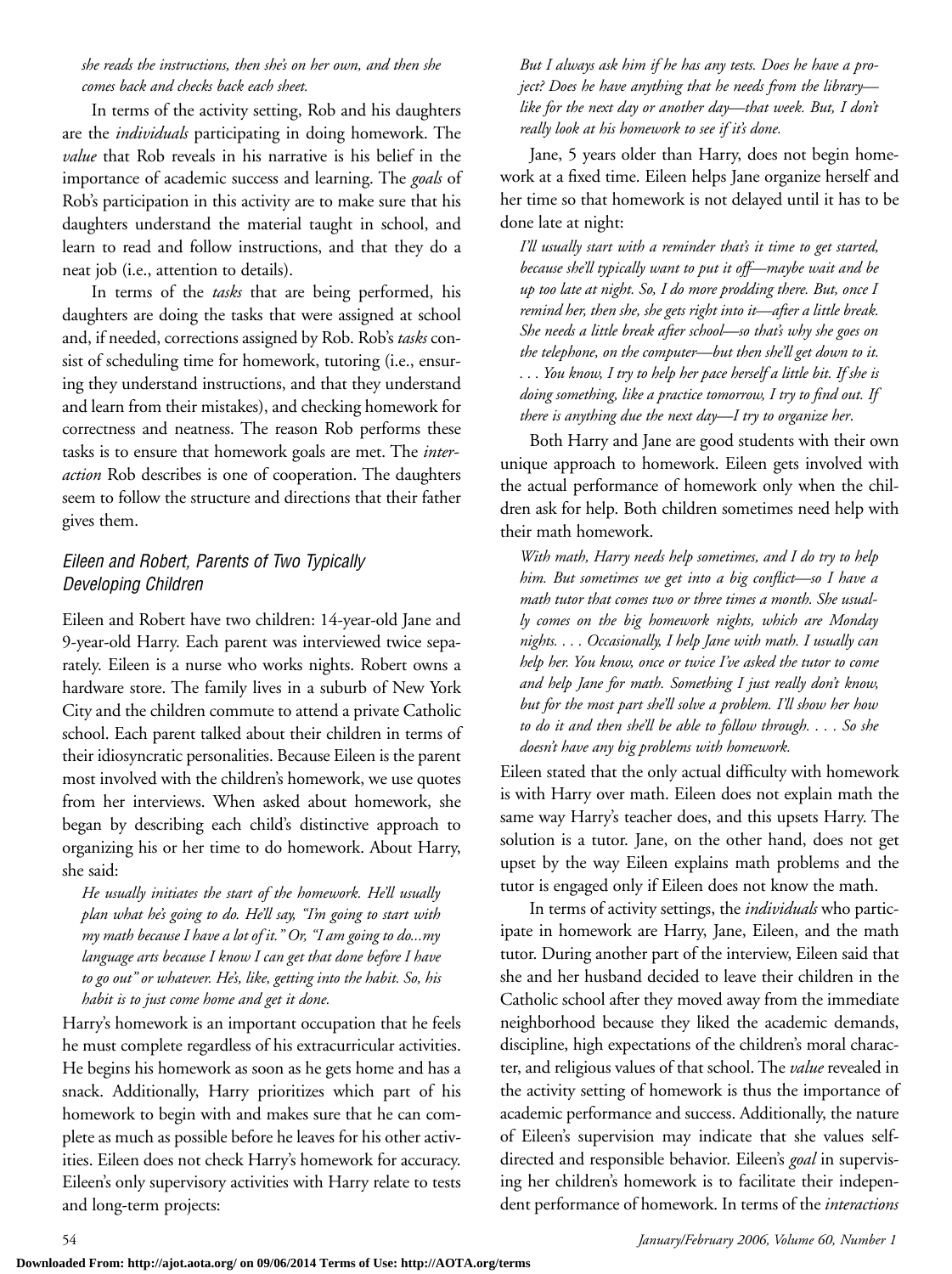around homework, Eileen managed to maintain a gentle and pleasant interaction style. Her children did not need a lot of imposed structure; they seemed to have internalized it with varying degrees of success. Hiring the math tutor on a regular basis supported achieving the goal of completing homework and also enabled Eileen to maintain her own style of interactions with her children during homework.

#### *Judy and Mark, Parents of Children With Attention Deficit and Hyperactivity Disorder*

Judy, Mark, and their three children (11-year-old Joe, 9 year-old Michael, and 7-year-old Heather) live in a middleclass neighborhood with small houses and well-kept lawns. Judy was interviewed once by herself and again with Mark. Judy is a stay-at-home mother and Mark is an auditor. Their two sons, Joe and Michael, both have a diagnosis of attention deficit hyperactivity disorder (ADHD).

Both parents discussed the daily challenges they face raising two boys with ADHD, including relating to the children's different personalities and dealing with the manifestations of ADHD. Both boys take medication for their hyperactivity as well as mood stabilizers.

Although Joe has some difficulties completing his homework, Michael poses the main challenge for his parents. As Mark said, "Some days, he's OK, and some days, he's just a terror." On days when Michael is a "terror," he will do "anything and everything not to do the homework," Mark said. "You literally have to chase him around the house to have him sit down to do the homework." Judy concurred, adding that "then someone has to be like within two feet of him." Once Mark or Judy manage to make Michael sit down, other issues come up. For example, "He doesn't write everything down and...he'll forget the book he was supposed to do the homework in, or forget the homework assignment or whatever it is." Even when the homework has been brought home and is clear, there are issues relating to Michael's handwriting. For example, there are difficulties completing the weekly homework assignment of finding the definitions of 20 words and using them in sentences. Mark reports:

*[Michael will] sit down and just get the definition out of the dictionary. And then he starts, "Well, I don't know what to write." . . . It's got to the point where we don't even ask him to write it out...just go on the computer and type it on the computer. He doesn't even want to do that. So, more often than not, one of us is sitting with him at the computer and saying, "OK, what are the words?" . . . I mean, we'll type the word out and say, "OK, give me a sentence." Some days, he's cooperative and he'll think of a sentence. Maybe not an appropriate sentence; then I'll suggest, "What about this one?" "Oh. OK." Then, I'll type it out and go on, and go on.*

When Michael does not want to do homework, the experience is quite different according to Mark:

*I sat down with him and he wouldn't do it. It was a struggle. It was torture for me. I kept telling him, "Look, you have to get this done by eight o'clock." I forget what time it was, maybe six thirty. We finally got to sit at the computer and I said, "Let's do this." I could see it would take a long time. I said, "Well, you have got until 8:00 and whatever you have done, that's it. You can go to school and explain to your teacher why it's incomplete." I said, "That's it—8:00 is your cutoff time and you're going to go to sleep." He's...grumping and moaning and did one word. It will take 20 minutes to do the next word. He's looking in the book and he's just got a mind frame . . . We didn't really get much done. I said, "That's it, over and done...I had to drag him, I literally had to pick him up and take him upstairs and put him in bed....The very next day, he has a new assignment. Whether it was the same assignment or it might have been a different assignment, we had to do sentences again. He had 20 words. . . . We did [it in], I think, like 10 minutes. . . . He just sat there with me and I typed it out.*

In terms of *individuals* involved in the activity setting, Mark and Judy are always present when the children do their homework. It is hard to interpret or find the specific *values* they attach to doing homework except through the interpretation of their behaviors in the cultural context. That is, their values regarding homework relate to fulfilling school expectations, and academic success. The actual *tasks* being performed depend on whether it is a good day for Michael. On a good day, when given a spelling assignment, Michael looks up the definitions, comes up with the sentences, and his father or mother types them into the computer for him. On difficult days, just getting Michael to sit down and attend is a major task for his parents.

Similarly, the interaction between Michael and his parents fluctuates with changes in Michael's behavior and ability to attend. On good days, the interaction consists of Mark giving Michael feedback about the content of the assignment. On difficult days, the nature of the interaction is confrontational. At this point, Mark and Judy enforce doing homework by threatening Michael with negative consequences at school and by physically handling their son. In other words, the accommodations that Mark and Judy have done to the activity setting of homework do not seem to be effective in constructing a sustainable productive homework situation with Michael.

Although further investigation of the situation is needed to draw conclusions on other possible accommodations that might be effective, it seems that the components of the activity settings may be used to explore possible avenues of change. For example, rethinking the goals of homework for Michael and his parents, developing new homework strategies to change the nature of parent–child interactions,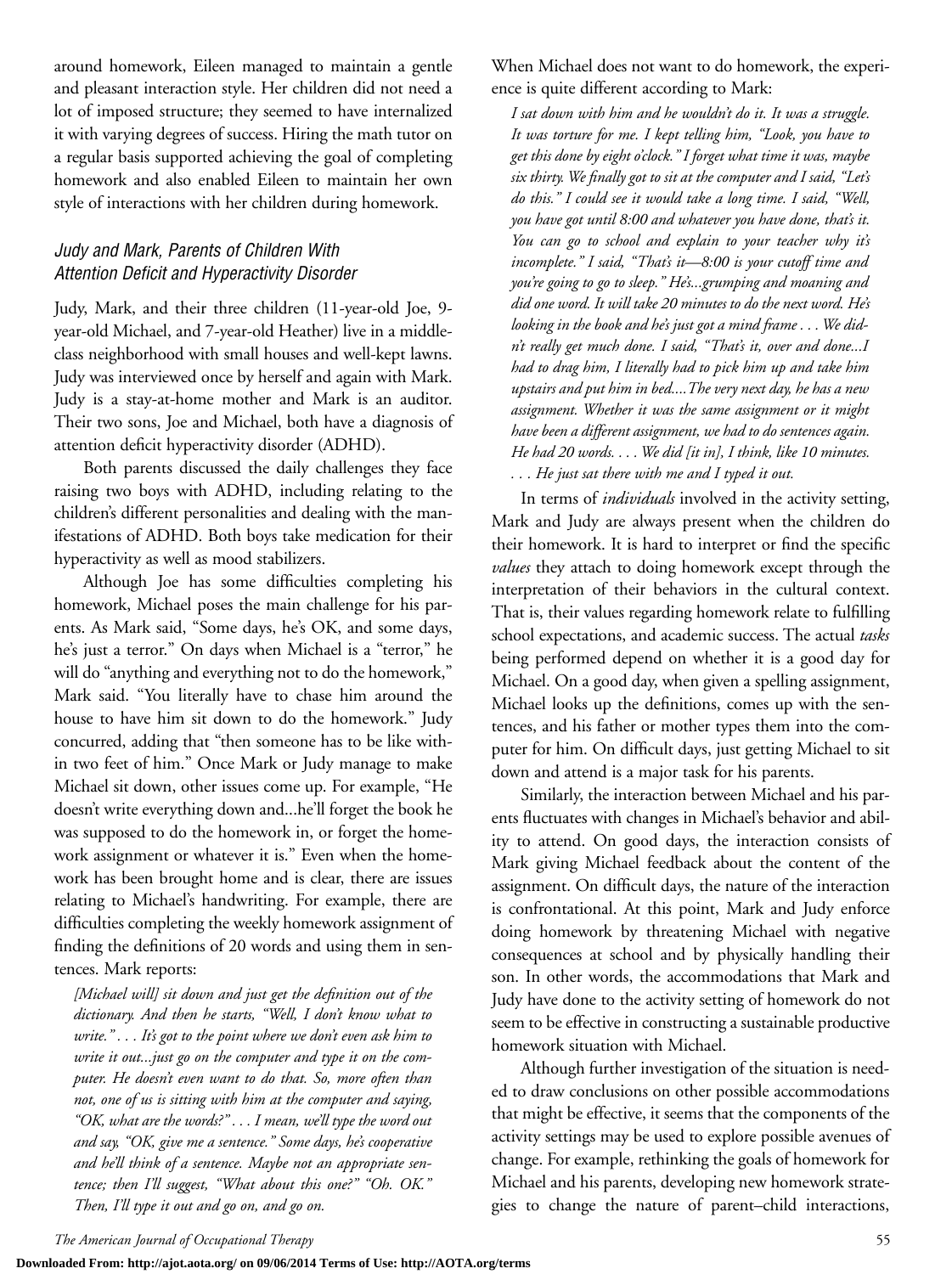identifying the tasks that Michael has to perform, or finding an alternative to constant parental presence during homework (e.g., have Michael do homework during an after-school homework program).

# **Discussion**

The cases presented above are based on self-reported parental experiences of doing homework with their children. Activity setting, as defined in ecocultural theory, was used as a framework to analyze homework activities in the context of the families' lives. When comparing the cases according to the elements that make up the activity settings, we can see similarities and differences across families.

Among the similarities across the families are the values and goals embedded in homework. The *values* of learning, academic success, and development of good work habits, are all culturally relevant goals (Hoover-Dempsey et al., 2001). The three families valued their children's academic achievement and adjusted their lifestyles to ensure that their children could complete homework. For the two families with typically developing children, this was an easy process guided by the individual child's abilities, personality, and needs. The parents of the children with ADHD also attempted to construct routines but failed because of their children's inconsistent behavior.

The *goals* of the parents' involvement in homework were congruent with their values and they made an effort to ensure that homework was done correctly and in a timely manner. Except for one occasion in relation to math homework, parents and children were the only *individuals* involved in homework (Hoover-Dempsey et al., 2001).

The main differences between the cases were in the *tasks* and nature of the parent–child *interactions* (scripts). The tasks parents are involved in varied from Eileen's querying Harry about long-term projects to Mark's actually typing his son's homework for him. These variations can be attributed to the children's differing abilities and needs that vary according to their ages. For example, typically, an older child needs less supervision and direct help. The nature of parental involvement is also influenced by the child's personality. For example, with Jane, who is an older child and perceived by her mother to be somewhat disorganized, her mother is involved in organizing and completing Jane's homework. On the other hand, Jane's younger brother, Harry, is a highly organized child who independently structures his homework routines; his mother is not involved in helping him organize and complete his homework. Children with special needs, such as the symptoms of ADHD in the case of Michael and his parents, Mark and Judy, may require that the parents be more involved and

even do some of the homework tasks themselves. Interestingly, the homework literature for parents of children with ADHD focuses on providing parents with strategies on how to get the homework done and to develop their children's work habits (Cooper, 1989b, 2001). In general, Mark and Judy's approach to homework is consistent with typical adaptations parents make to get their children to complete homework. The quality of homework completion may be closely monitored by parents as they believe that teachers and other professionals will judge them based on the quality of their child's homework (Hoover-Dempsey et al., 2001).

The nature of parent–child interactions in the context of homework is partially influenced by the child's behavior and cooperation. The actual interaction around homework for a child with disabilities is related to the issues surrounding homework tasks rather than the content of the homework itself. For example, the parents of a child with ADHD may have to deal with getting the child to attend or focus on the task itself, regardless of the content. When the child refuses or is unable to attend, then a confrontation may develop. When a parent assists a typically developing child, the focus of the interaction is usually related to the content of the homework. For example, parents may help get a library book, check and correct homework, or engage in problem solving (Hoover-Dempsey et al., 2001).

In this study, the nature of the parent–child interactions varied within and between families depending on the type of homework tasks and the degree of children's involvement in the homework. When children could not do a task and parents could not help them do the tasks, parent–child interactions tended to become confrontational. In the example of Eileen and her son Harry, math homework was the only task that produced negative interactions. The problem was that Eileen was unable to present math material in the same format as the classroom teacher. Harry, when interacting with his mother, focused on how she presented material differently from the teacher rather than on the math problems themselves. Once Eileen realized that her teaching style was not acceptable to Harry, she hired a math tutor. This resolved the situation and prevented negative interactions with Harry. In the case of Mark and Judy, their son Michael's cooperation with his parents regarding homework completion varied depending on his mood. Sometimes he readily engaged, and at other times, he refused to participate. Michael's inconsistent behavior makes the construction of a sustainable homework routine impossible. This lack of a sustainable routine leads to parent–child interactions that are focused on the routine itself rather than the homework content. Additionally, the homework may not be fully accomplished in the way it was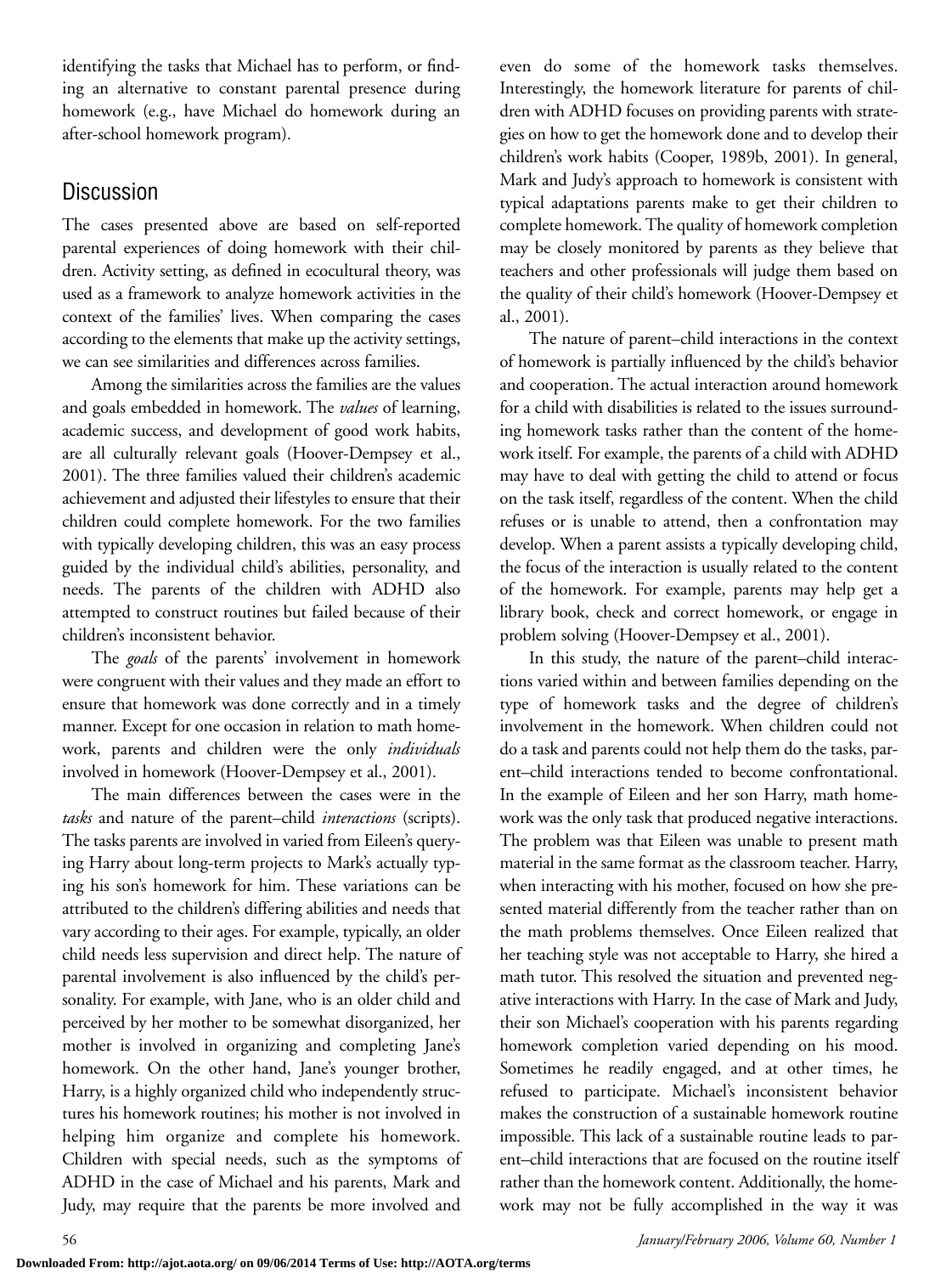intended to be accomplished: by the child himself. In the case selected for this paper, it seems that the parents of the child with ADHD were unable to establish a sustainable homework routine.

Activity setting analyzes the setting differently from the traditional occupational therapy focus on activities or occupation. In addition to the activities or tasks, ecocultural theory focuses on the values, goals, and interactions around the tasks being performed. This focus facilitates understanding the meaning of activities to particular families and the adaptation of their performance to construct and sustain the families' ecocultural niche. The fact that all families included homework in their daily routine indicates that this is an important aspect of their ecocultural niche. The fact that the tasks that parents and children performed in relation to homework differed within and among families indicates that homework is an activity that can be analyzed and adapted to different situations.

#### *Homework As a Valued Activity*

The data from this study suggest that parents and children must value an activity in order to fully participate in it, especially if there are challenges involved in the performance and completion of the activity. The values that parents and children have for an activity are influenced by the family life situation, culture, and the participants' skills. When therapists suggest treatment programs to be conducted at home, it is critical that they consider parental values, individual attributes and abilities, culture, context, developmental status, and the socioeconomic status of the family in question. When activities are not valued, parents and children may not participate.

In addition to valuing an activity, the activity must also fit into existing family routines. Family routines give order to life and help organize family life (Fiese et al., 2002). In many ways, family routines are the operational application of family values. Routines ensure that families have adequate time and space to participate in valued tasks. When suggesting treatment activities, it is essential that therapists appreciate and understand family routines.

Homework is a valued activity. Family routines, as illustrated in our data, are constructed with homework completion as an important end-goal. Mark and Judy, for example, adjusted family routines to accommodate their children's needs even when that meant negative parent–child interactions. However, in their qualitative study, Hinojosa and Anderson (1991) reported that mothers of children with cerebral palsy did not carry out home treatment programs as prescribed by therapists. Instead, these mothers adapted their family routines and existing activities to meet other pressing needs of their children that they felt had higher priority. Although both Hinojosa and Anderson and the current paper cannot be used to draw definite conclusions, they can be used to indicate that fitness of home treatment programs with family values and current family activities may contribute to family adherence with therapeutic activities.

Hinojosa and Anderson (1991) found that the mothers they interviewed commonly felt that they did not have the skills to engage in home treatment programs as prescribed by therapists. Eileen, in the second case described above, said a similar thing about helping her son with his math homework. Eileen's solution was to hire a tutor to do that. Mark also described a similar situation with his son over math homework. Again, definite conclusions cannot be drawn based on these studies. However, attending to parental feelings of competence in following home treatment programs may contribute to better adherence to the therapist's recommendations.

In the cases and discussion above, the nature of the homework interactions between parents and children seems to be the main component that influences the relationship between parents and children. The nature of the interactions seems to be related to the nature of the tasks, to the children's ability to perform the tasks, and to the children's willingness to engage in these tasks. We suggest that the effect of a home treatment program would be similar for the family. First and foremost, families will engage in home treatment programs only if they can be incorporated into an activity setting that reflects the family's ecocultural niche. Parental commitment to the home treatment program begins with the value they attach to it. This value is not the importance of helping the children, but the value they ascribe to the actual activities they and their children need to engage in. For example, in Hinojosa and Anderson (1991), mothers did not engage in and did not follow up with activities that were painful or uncomfortable to their children. One of their values was to not impose physical pain on their children. This value was more important then the therapeutic goal of stretching their children's extremities.

## Summary and Recommendation

Even when their interventions are developed from a familycentered philosophy, therapists frequently concentrate on children's development of skills to the exclusion of all else. Interventions are designed focusing on skill development and performance rather then other processes or situations that influence the children's performance. When providing interventions, but especially home interventions, therapists must consider the processes or factors that surround the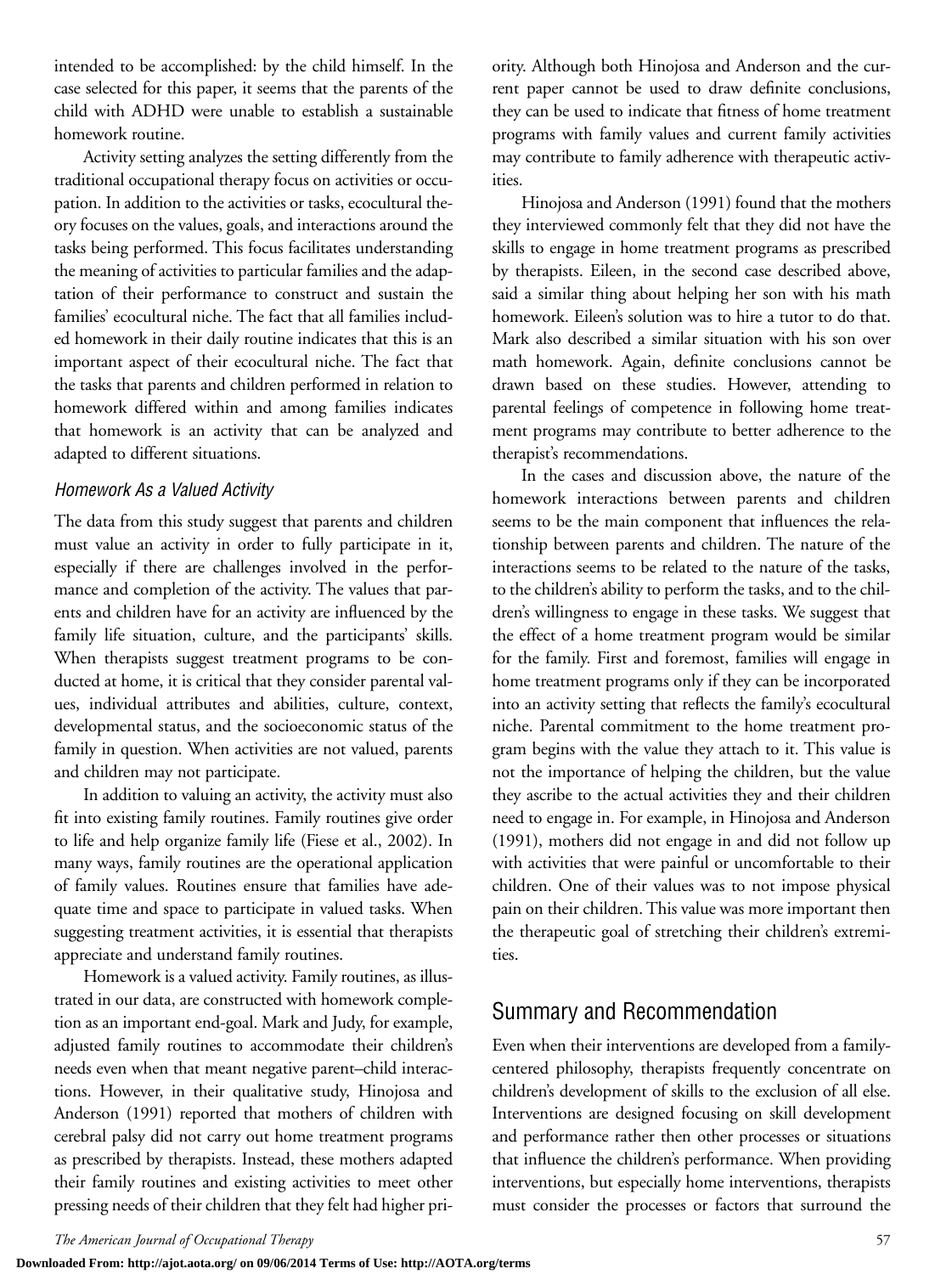accomplishment or achievement of the activity. Parents are given treatment instructions by therapists that describe outcomes; they are not always given strategies to match the activities with their specific child's behaviors or the realities of their home environments. For home treatment programs to be effective, however, they must be integrated into the family's routines. Therapists should provide parents with guidelines for adapting tasks so that they fit into the family's ecocultural niche.

This paper is based on three cases. These cases are used to illustrate the interactions among the different components of activity setting in the context of homework. Considering the nature of this study, the findings' generalization is limited to the conceptual aspect of the paper.

In spite of the tentative nature of the conclusions, therapists may explore the following issues with families when planning home treatment programs:

- 1. Parental values and priorities: What is important for parents in terms of their child's daily performance and its effect on the family? For example, making a mess during dinner may be considered disruptive to the family dinner. Therefore, directing parents to help their children to eat independently at other times, and other strategies to avoid the mess and its cleanup (e.g., putting old newspapers on the floor) may be needed.
- 2. Investing time in training parents in the skills needed to follow the home treatment program.
- 3. Discussing with parents their interactions with their children during home treatment program activities and suggesting ways to make these interactions positive and rewarding.

In order to strengthen these initial exploratory findings, future studies should continue to explore the relationships among the components of activity setting and the context of different activities and occupations. **▲**

## References

- Bernheimer, L. P., Gallimore, R., & Kaufman, S. Z. (1993). Clinical child assessment in a family context: A four-group typology of family experiences with young children with developmental delays. *Journal of Early Intervention, 17,* 253–269.
- Bernheimer, L. P., Gallimore, R., & Weisner, T. S. (1990). Ecocultural theory as a context for the individual family service plan. *Journal of Early Intervention, 14*, 219–233.
- Bogdan, R., & Biklen, S. K. (1992). *Qualitative research for education: An introduction to theory and methods* (2nd ed.). Boston: Allyn & Bacon.
- Bryan, T., Nelson, C., & Mathur, C. (1995). Homework: A survey of primary students in regular, resource, and self-contained special education classrooms. *Learning Disabilities Research & Practice, 10,* 85–90.

Cooper, H. (1989a). *Homework*. White Plains, NY: Longman.

- Cooper, H. (1989b). Synthesis of research on homework*. Educational Leadership, 47*(3), 85–91.
- Cooper, H., & Valentine, J. C. (2001). Using research to answer practical questions about homework. *Educational Psychologist, 36*(3), 143–153.
- Denzin, N. K., & Lincoln, Y. S. (2003). *The landscape of qualitative research: Theories and issues* (2nd ed.). Thousand Oaks, CA: Sage.
- Ely, M. (1997). *On writing qualitative research: Living by words*. London: Falmer.
- Epstein, M. H., Polloway, E. A., Foley, R. M., & Patton, J. R. (1993). Homework: A comparison of teachers' and parents' perceptions of the problems experienced by students identified as having behavioral disorders, learning disabilities, or no disabilities. *Remedial and Special Education, 14,* 40–50.
- Farrow, S., Tymms, P., & Henderson, B. (1999). Homework and attainment in primary schools. *British Educational Research Journal, 25*, 323–341.
- Fiese, B. H., Tomcho, T. J., Douglas, M., Josephs, K., Poltrock, S., & Baker, T. (2002). A review of 50 years of research on naturally occurring family routines and rituals: Cause for celebration? *Journal of Family Psychology, 16*, 381–390.
- Gallimore, R., Weisner, T., Kaufman, S., & Bernheimer, L. P. (1989). The social construction of ecocultural niches: Family accommodation of developmentally delayed children. *American Journal on Mental Retardation*, *94*, 216–230.
- Harniss, M. K., Epstein, M. H., Bursuck, W. D., Nelson, J., & Jayanthi, M. (2001). Resolving homework-related communication problems: Recommendations of parents of children with and without disabilities. *Reading and Writing Quarterly: Overcoming Learning Difficulties, 17*(3), 205–225.
- Hinojosa, J. (1990). How mothers of preschool children with cerebral palsy perceive occupational and physical therapists and their influence on family life. *Occupational Therapy Journal of Research, 10*(3), 144–162.
- Hinojosa, J., & Anderson, J. (1991). Mothers' perceptions of home treatment programs for their preschool children with cerebral palsy. *American Journal of Occupational Therapy, 45*, 273–279.
- Hoover-Dempsey, K. V., Bassler, O. C., & Burow, R. (1995). Parents' reported involvement in students' homework: Strategies and practices. *Elementary School Journal, 95,* 435–450.
- Hoover-Dempsey, K. V., Battiato, A. C., Walker, J. M. T., Reed, R. P., DeJong, J. M., & Jones, K. P. (2001). Parental involvement in homework. *Educational Psychologist, 36*(3), 195–209.
- Hoover-Dempsey, K. V., & Jones, K. P. (1997). *Parental role construction and parental involvement in children's education*. Paper presented at the Annual Meeting of the American Educational Research Association, Chicago, Illinois.
- Hoover-Dempsey, K. V., & Sandler, H. M. (1995). Parental involvement in children's education: Why does it make a difference? *Teachers College Record, 95,* 310–331.
- Kellegrew, D. H. (2000). Constructing daily routines: A qualitative examination of mothers with young children with disabilities. *American Journal of Occupational Therapy, 54,* 252–259.